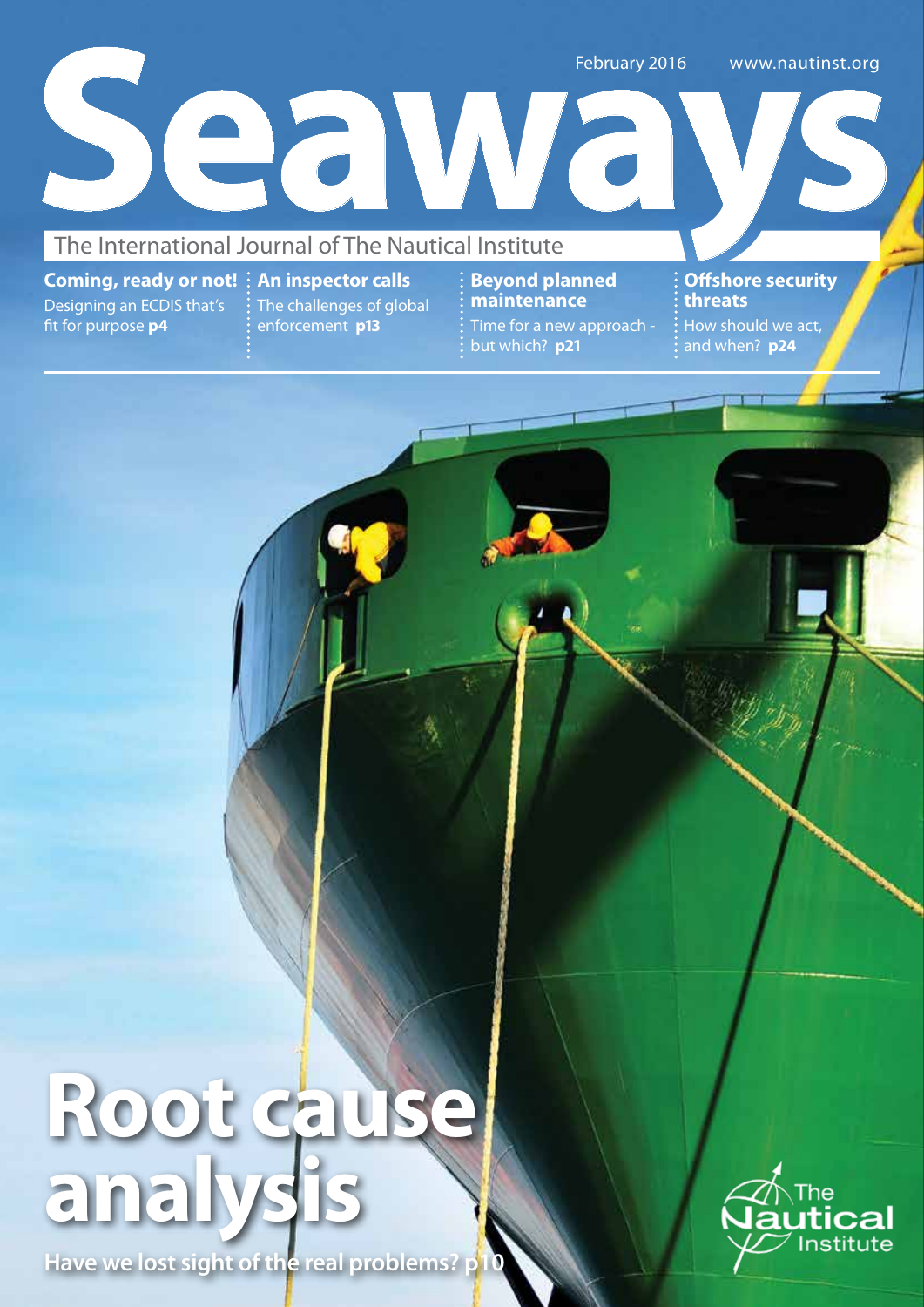**Casionally, over the years, we have received**<br>
feedback on *Seaways* that its articles are too<br>
academic or that some of our readers feel<br>
that they no longer seem connected with<br>
what is going on in the industry, primari

pace of technological development but perhaps also the changes in regulations. This month's articles should provide some comfort in that they are grounded in the practicalities of the seafaring profession which will be instantly recognisable to all members of whatever age or experience. It is to be hoped that they will be read and acted upon by marine administrators and equipment manufacturers the world over – even though they will encounter some hard facts that may

Let us start with ECDIS and a Chief Officer's Column (see p 4), where Alexander McDonald tells it as it is in the three 'paperless' ships that he has served on so far. He is certainly not against the onward march of technology, but questions why such a sophisticated and mandatory system is not better equipped to serve the needs of the navigator. He is particularly eloquent in his description of the alarm system, a subject that we have focused on many times in recent years in *Seaways* and *Alert!* It should be remembered that the ECDIS alarms are but a small component of the huge array that are concentrated on the bridge – in some cases 200 or more. That they are distracting at critical times cannot be doubted from his descriptions. Similarly, the time taken to use the technology may not be as efficient as the use of the traditional paper chart, and the variety of designs requires frequent training and retraining. A number of these points are replicated in the LinkedIn discussion (see p33) that ensued after Arne Sagen's article in October's *Seaways*, where again there was recognition that ECDIS is here to stay, but is not all that it was intended to be when mandated by the IMO. It is appreciated that it is very difficult to change performance standards after they have been set, but there is mounting evidence that a hard look at them is required as the lack of standardisation in such a critical piece of equipment is a major hindrance to safe navigation. The same applies to lifeboat release mechanisms, as we have said before many times. Following on from those home truths, and not unrelated in some cases, is the need to delve deeper into the root cause of accidents and incidents.

well make them feel uncomfortable.

feedback on *Seaways* that its articles are too academic or that some of our readers feel that they no longer seem connected with

## Focus **Home Truths – Hard Facts**

 $\overline{\mathcal{L}}$ Too often the failure to act professionally is given as the root cause of an an accident, without investigating why an otherwise professional mariner with a good track record acted in this way at that time.







to log in.

Captain Bidyut Banerjee brings his considerable experience at sea to bear on this subject (see pp10- 12) and questions why the plethora of reports and analyses are not providing the improvement in safety that we all desire. That they provide a wealth of information on the cases from which to learn cannot be denied, but either the lessons are insufficient to drive change or something is missing from the analyses. Captain Banerjee points out that too often the failure to follow procedures and act professionally is given as the root cause of the accident, without delving behind this obvious end result to find out why an otherwise professional mariner with a good track record acted in this way at that time. Many human factors may lie behind the accident and should be fully identified in a thorough investigation, including manning levels and the imposition of multiple inspections in port whilst complex cargo operations are being supervised – all supposedly within the regulated hours of work and rest. In addition to these thoughts on root cause analysis, he provides practical advice to his fellow masters and officers on setting priorities for the safe conduct of the voyage. The issue of the inspection regime is further explored by Dr Nippin Anand (pp 13-16), who has been interviewing seafarers on this subject recently. As a former Principal Surveyor, it is likely that he got some home truths that he could relate to with a degree of discomfort but he is fully committed to seeking improvements. It is abundantly clear from his research that the inspection regime in all its many forms has multiplied to such an extent that there is a very real danger it is actually having the reverse effect to that intended i.e. it is diminishing rather than enhancing safe operations. The point is made time and again that many of these inspections focus unduly on petty regulatory compliance and documentation rather than assessing major risks. Those doing this work and their superiors need to take a long, hard look at what they do, why they do it, and what effect it is really having. Finally, we are pleased to introduce a new service, the *Seaways* App for tablets and phones. It will be much more user-friendly than the present online version, which will be maintained. It will also allow us to put in additional content, like video or audio clips, or relevant documentation. Download of the App is free, but members will need their membership password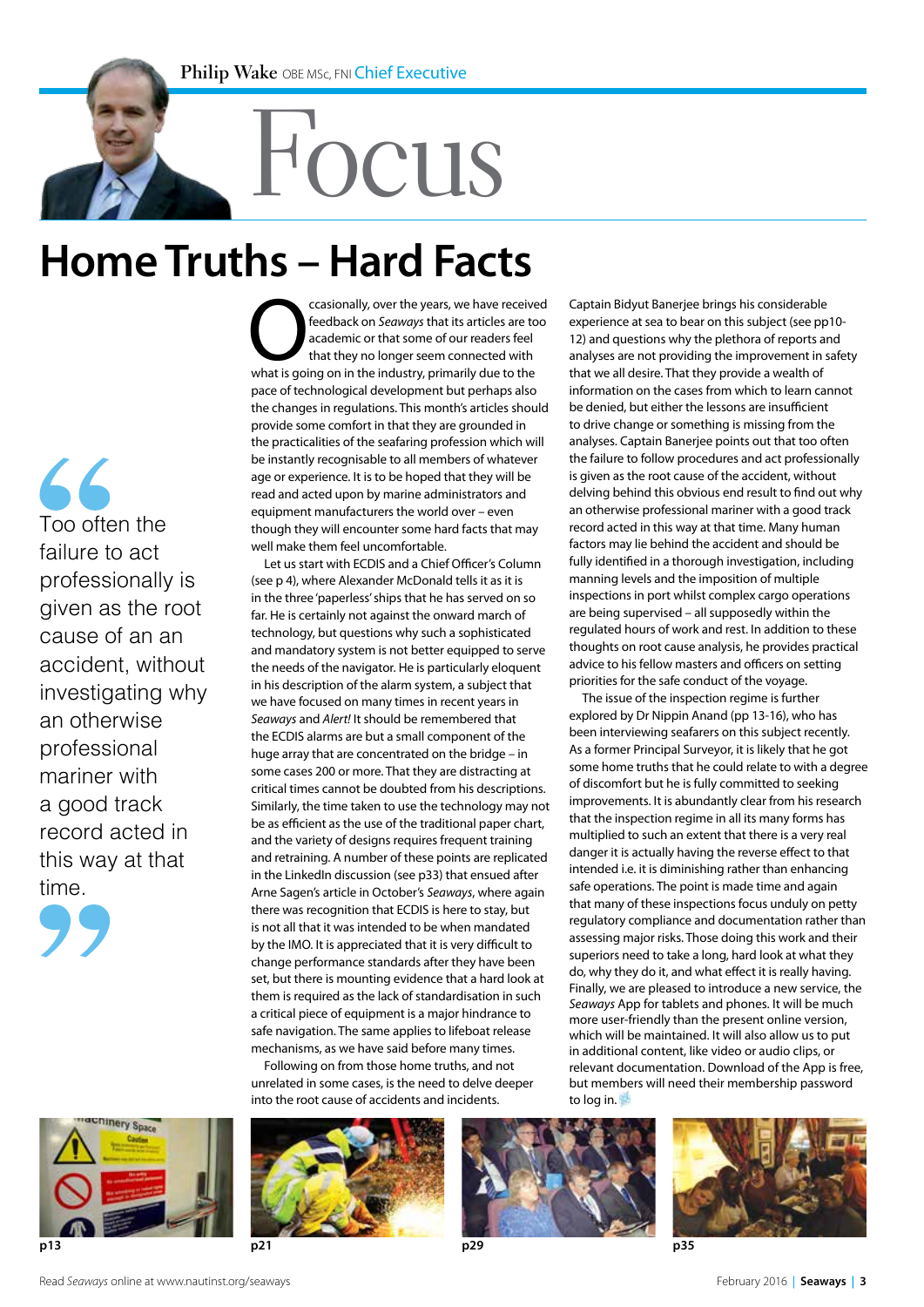## **Providing learning through confidential reports – an international cooperative scheme for improving safety**

## Mariners' Alerting and Reporting Scheme

## **MARS Report No. 280 February 2016**

## **MARS 201606**

## **Incinerator safety devices bypassed**

 $\rightarrow$  The vessel was underway when the incinerator alarm sounded, indicating the inside sluice gate was open. The incinerator was stopped and allowed to cool. A few hours later, the 4th engineer went to the incinerator room to investigate.

Standing on a small step, he opened the garbage loading door and also the sluice gate. (The incinerator feed system is such that when one door is open, the other must be closed and vice versa. Two different safety devices near the feed door ensure this operation; these must be overridden in order to look into the incinerator sluice chamber.) When the sluice gate was opened, he saw a piece of wood at the opposite end of the garbage loading door. While checking, he accidentally dropped his torch inside the incinerator door. While trying to recover the torch, the automatic sluice began to close and trapped his arm.

His arm firmly stuck, the 4th engineer tried to call for help but nobody heard him. After coffee, the 2nd engineer went to the incinerator room to see how the job was progressing and investigate why the 4th engineer was not at coffee. He found the 4th engineer trapped; he immediately released the victim and brought him to the ship's hospital. Emergency notifications were initiated and treatment was given as per medical advice. The vessel deviated from its route but evacuation was delayed by foul weather and darkness. The next morning the vessel was brought alongside and the victim evacuated by land.

In the hospital, no fracture was apparent but a total obstruction of all blood vessels to the hand and forearm was confirmed. Surgery was performed immediately but to no avail and amputation of the forearm was unavoidable.



### **Lessons learned**

- l Never bypass the safety features of an installation and always follow the procedures.
- **•** The amount of waste fed at any one time should be in quantities that do not tend to block the incinerator doors.
- l Working alone in isolated areas has increased risks and should be the subject of a risk analysis.
- l Apparently, objects blocking the incinerator doors was a fairly regular occurrence (once a month) on this ship. It is possible that this 'common occurrence' encouraged complacency and risky behaviour such as taking shortcuts and bypassing safety features on the equipment.

**Editor's note:** Readers may remember a fairly recent MARS report that was strikingly similar; 201551. The lessons learned from that incident were:

- **•** Proper training and supervision are critical with operations such as incineration.
- $\bullet$  Incineration on this ship is best undertaken by two persons.
- **•** Ship-specific Job Hazard Analysis should be done for incineration, as for all vessel activities.
- $\bullet$  Under normal conditions, safety devices such as micro switches should never be 'tricked'.

If junior officers are by-passing safety features such as micro-switches in the course of their normal duties, it is highly probable that senior officers are aware of this behaviour. This would indicate a lack of safety leadership, undermining the safety culture.

## **MARS 201607**

## **Overboard fatality**

**Edited from official Antigua & Barbuda W.I. Department of Marine Services and Merchant Shipping Report**

 $\rightarrow$  Maintenance work was taking place on deck; a risk assessment had been done followed by a hazardous work meeting after which a work permit was issued. The work permit and risk assessment clearly stated the risks at hand, namely eye injury and electrocution. All personal protective equipment required for the job was listed and also used by the crew on the job.

The weather was fair with moderate winds and sea and a swell of about one metre. As no seas were being taken on deck this danger was not assessed. The power cable for the grinders was deployed across the deck, which was about two metres above sea level. The cable was in a worn condition.

While the deck maintenance was ongoing, a wave higher than the rest hit the vessel's side and washed up on deck; sea water covered the electrical cables and power tools in use. Everyone, now standing in the water, felt a light electrical shock in the form of an uncomfortable tingle and tried to escape to a higher, dryer position. Two crew jumped up on the cargo hatch while another crew jumped onto the railing. The crew member on the railing slipped and fell over the side.

Rescue operations were initiated but the crew member was recovered deceased – he had drowned.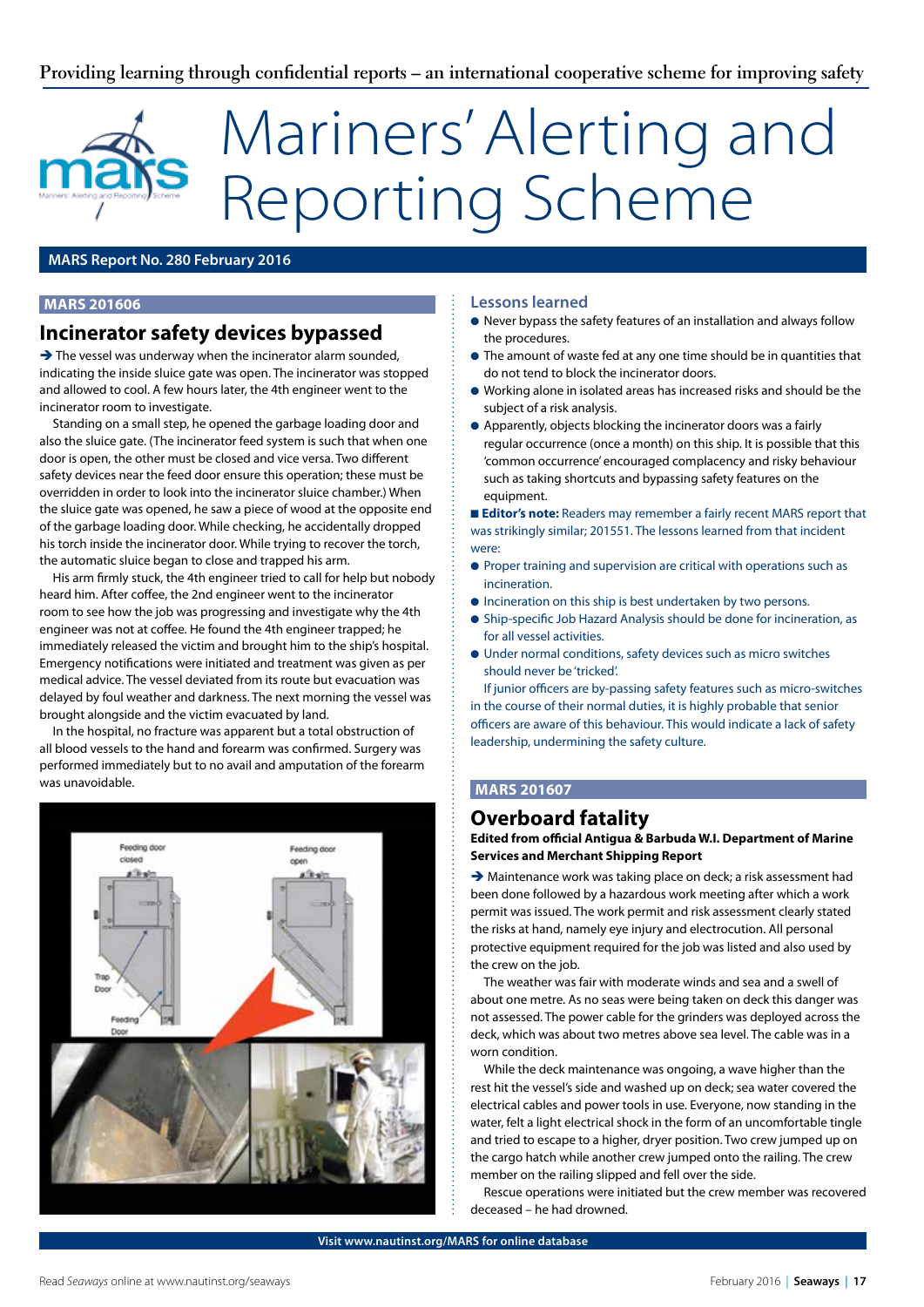## **Lessons learned**

- A vessel with low freeboard is susceptible to ship seas on deck even in relatively fair weather.
- $\bullet$  When running temporary electrical cables and connections, always think of possible outcomes and plan accordingly.
- **.** Never patch or repair a worn or defective extension cord; worn electrical extension cords should always be replaced with new ones.

## **MARS 201608**

## **Gangway away**

 $\rightarrow$  The pure car carrier was berthed starboard side to. A pilot boarded and was in the pre-departure briefing with the Master and bridge team when it was reported that the gangway had fallen. Although the wire had been replaced in the last six months, the gearbox had failed and the gangway had crashed to the berth below. Fortunately no one was on the gangway when it failed and the incident resulted only in equipment damage and a minor delay in departure.



- **•** Never linger unnecessarily on a gangway.
- l Although gangway wires are an obvious maintenance item, gangway gearboxes and motors should be inspected annually.

## **MARS 201609**

## **Ultra Low Sulphur Fuel Considerations As edited from USCG Safety Alert 13-15**

 $\rightarrow$  Various reports have revealed that main engines may not attain the expected speed when using ultra low sulphur (ULS) fuel oil. A list of recommendations to vessel owners and operators about the importance of establishing effective fuel oil changeover procedures contains, among others, the following points:

- Ensure fuel oil switching is accomplished outside of busy traffic lanes and the Emissions Control Area (ECA);
- **Consult with engine and boiler manufacturers for fuel oil changeover** guidance and to determine if system modifications or additional safeguards are necessary;
- **Consult fuel suppliers for proper fuel selection;**
- $\bullet$  **\*The energy content of a given volume of ULS fuel oil may differ from residual fuel, therefore established throttle settings may not give the desired shaft RPM or generator loads; performance and speed trials on ULS fuel oil may need to be conducted;**
- $\bullet$  **\*As part of the Master/Pilot information exchange, discuss the vessel's manoeuvring characteristics, including any change in RPM associated with ULS fuel oil;**
- $\bullet$  **\*Determine if using ULS fuel requires amendments to the pilot card;**
- **Provide initial and periodic crew training for accomplishing safe, effective and leak-free fuel switching;**

l Anticipate that there may be many technical challenges for operators when beginning to use ULS fuel oil. These range from excessive leakages of fuel system components, increased wear and tear on these components, lack of lubricity of the fuels, and the need for possible changes in maintenance schedules, operational methods, etc.

## **MARS 201610**

## **Scraping the bottom**

### **As edited from UK Marine Accident Investigation Board (MAIB) official report 18-2015**

A ro-ro ferry was inbound in a restricted waterway on a heading of 220° at full sea speed (18 knots OTG). The vessel was approximately one cable to starboard of the 220° transit line when the Master ordered an alteration to port to 215° in order to bring the vessel onto the 220º transit line (see figure).

Soon, the vessel crossed the transit and the Master ordered the helmsman to return to a heading of 220°. The vessel did not steady on this heading, as a further alteration to 222° was ordered. Two further alterations to starboard were made in quick succession; to 224° and then to 226°. As the Master ordered the successive alterations to starboard, the chief officer went to the centreline of the bridge to visually assess the vessel's position. While on the heading of 226°, a noisy shuddering vibration lasting about nine seconds was heard and felt throughout the vessel. The Master slowed the vessel but nothing unusual was seen astern nor were there any alarms. Steering and propulsion were also responding normally so the Master returned the vessel to full sea speed and continued the approach to the harbour.



**Visit www.nautinst.org/MARS for online database**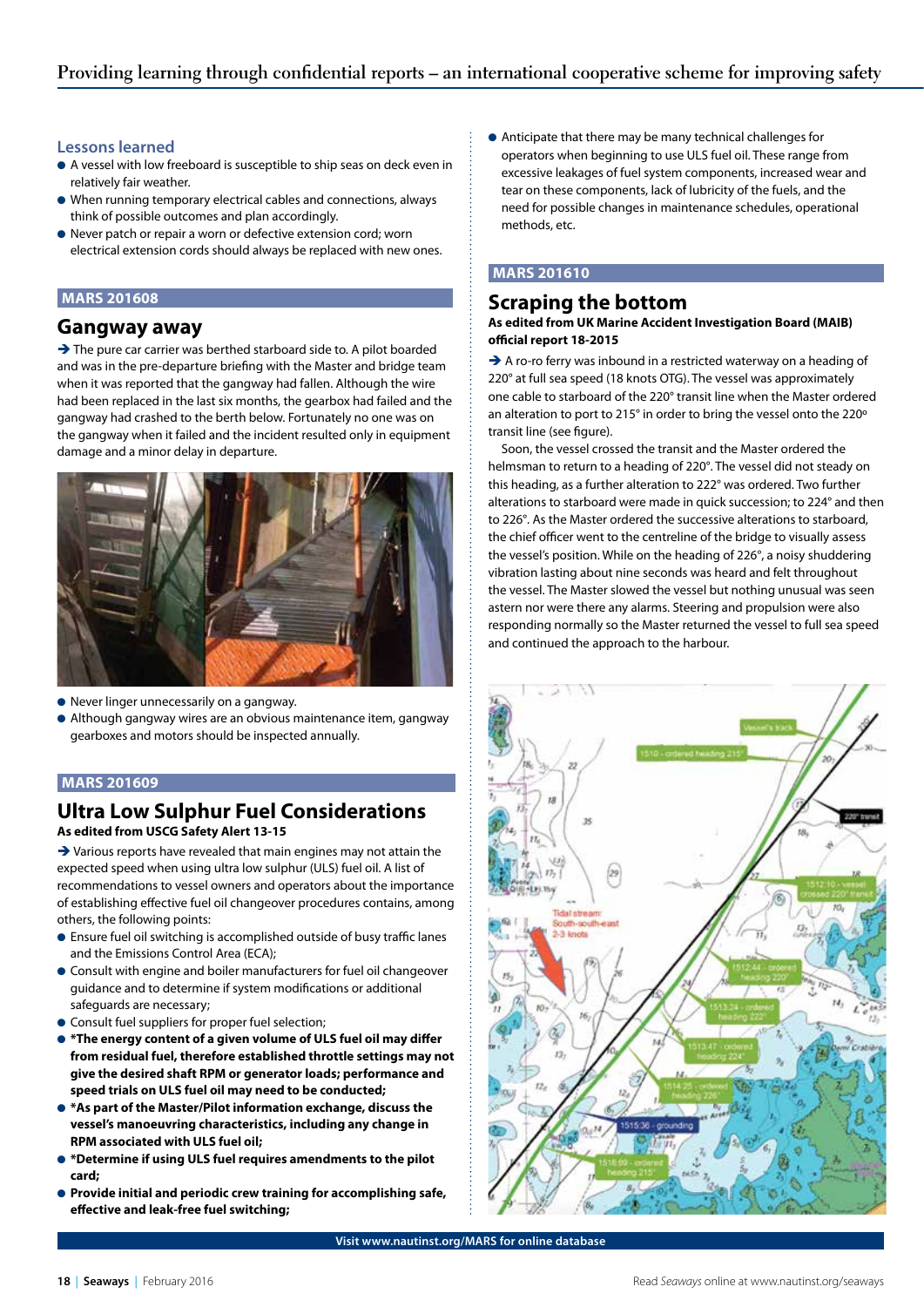

Once berthed in port, cargo discharge, reloading and a lifeboat drill went ahead as planned. A pre-planned divers' inspection of the hull also went ahead and divers soon discovered significant bottom damage; the vessel was thereafter withdrawn from service.



#### **Bottom damage**

The investigation found, among other things, that:

- **•** There had been insufficient passage planning for the voyage; in particular, for the transit through the restricted waterway of the port approaches. For example, the extremely low tide and effect of squat were not properly considered. This resulted in the bridge team being unaware of the limits of safe water available. Despite the bridge team's apparent good positional awareness, they headed into danger without appreciation of the risk.
- $\bullet$  The absence of any alarm, steering and propulsion responding normally, and the Master's conviction that there had been sufficient depth of water, led to a collective denial of the possibility that the vessel might have grounded.
- $\bullet$  The highly repetitive nature of the ferry's schedule induced a degree of planning complacency.
- $\bullet$  The ECDIS was not utilised effectively as a navigation aid. In particular, the safety contour value was inappropriate, the cross track error alarm was ignored, and the audible alarm was disabled.
- $\bullet$  The layout of the central bridge console prevented the chief officer from utilising the ECDIS display to support the Master during pilotage.

### **Lessons learned**

- **.** If you hear loud shuddering noises accompanied by vibrations throughout the ship, you should suspect you have touched bottom even if all else appears normal. Have all tanks sounded as a precaution.
- $\bullet$  Beware of complacency it can creep in when you are most sure of yourself.
- **ECDIS** is a wonderful tool if used effectively. In particular, learn how to appropriately set the safety contour and safety depth.

#### **MARS 201611**

## **Read my mind: Green to green**

### **Edited from official Swedish Accident Investigation Authority report 2015-10**

 $\rightarrow$  A ro-ro passenger ferry departed berth and, as usual, made a securité broadcast on VHF radio. Once underway and in the midst of a turn at



about 15 knots, an inbound fishing vessel was observed. The bridge team on the ferry deemed the fishing vessel to be on the wrong side of the fairway. Hence, the starboard turn was slowed and the ferry continued on the south side of the fairway to give some room for the fishing vessel; ostensibly dictating a green to green passing.

The fishing vessel's operator, who had heard the ferry's securité call, saw the ferry and instinctively turned to starboard, towards the south side of the fairway. The vessels were involved in a very close quarters situation but last minute manoeuvres avoided a collision.

The investigation found, among others, that the situation was caused by:

- **Inadequate positioning of both vessels.**
- **.** Lack of communication resulting in misunderstanding of intentions.

#### **Lessons learned**

 $\bullet$  If you intend a green to green encounter, best communicate with the other vessel to confirm their understanding of the situation.

## **MARS 201564**

## **Reader's Feedback**

 $\rightarrow$  Readers may recall MARS 201564, where a vessel was secured in a river berth subject to strong tidal currents. Mooring lines failed and the vessel drifted and hit a nearby bridge. One of our readers and a member of The Nautical Institute, Mr Vilas Salukhe, wrote to express the following:

'The berth allotted for bunkering the vessel may not be suitable considering the length and draft of the vessel, particularly the angle at which the head lines were leading. Also, considering the strong river current, the location of the berth at less than 100 metres distance from the bridge would benefit from a risk evaluation review.



Some additional lessons learned from this accident could be:

#### **For the port authorities**

- $\bullet$  Review the suitability of the berth in view of its vicinity to the seemingly unprotected commuter bridge.
- Consider vessel's draft and length before allowing the berth for bunkering operations.
- **•** Consider using vessel's anchor for berthing to provide additional holding power.

#### **For the vessel**

- **Consider keeping engines on standby when faced with high river** currents and tight berthing situations.
- l Anticipate change in draft due to bunkering and suitably attend to mooring lines with sufficient manpower on deck.'

**Editor's comment:** We are always pleased to accept reader's thoughts

and comments regarding reports published under the MARS banner. The more people are involved and thinking about risk reduction, the better.